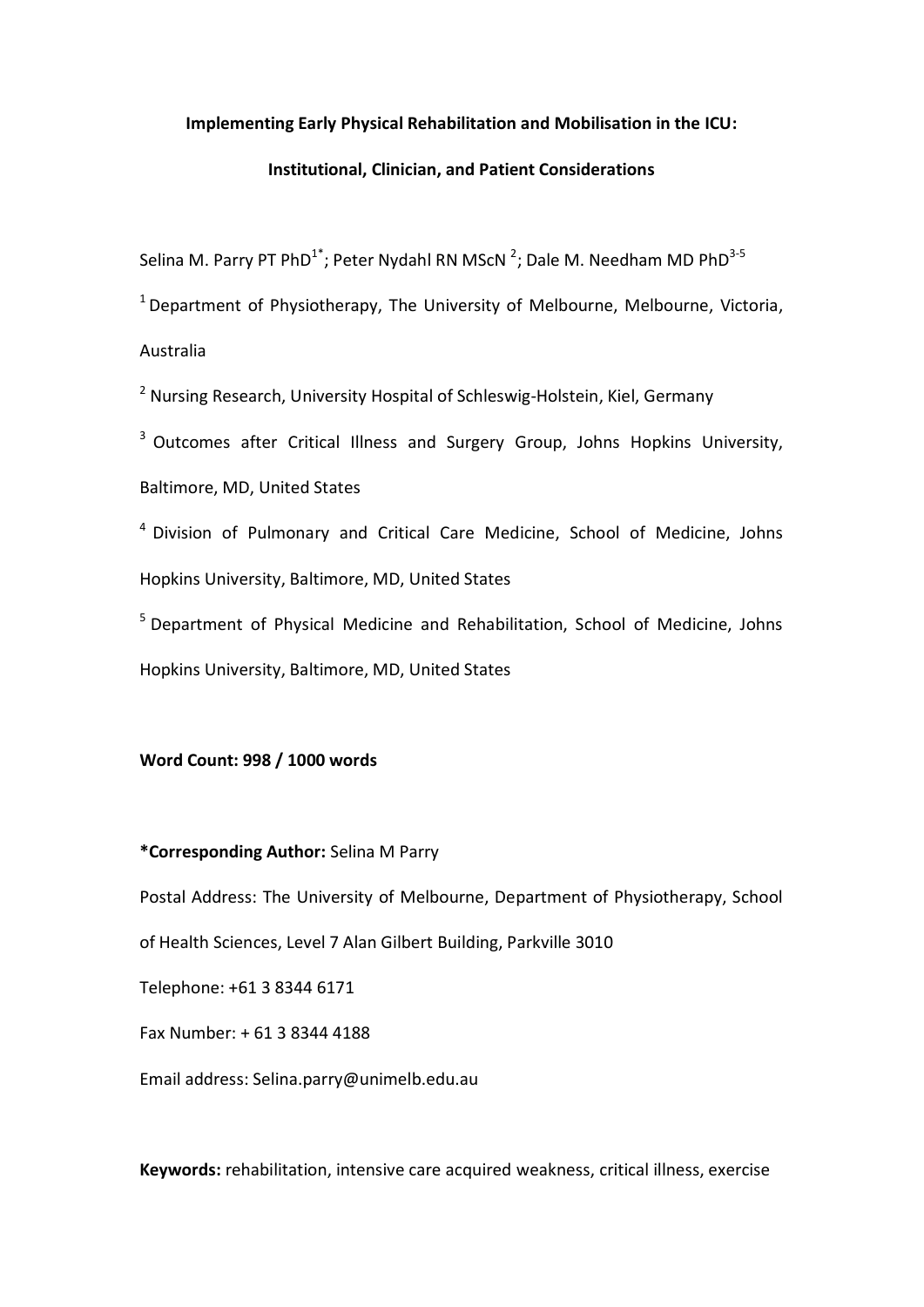### **INTRODUCTION:**

Practice is evolving in response to increasing knowledge regarding the long-term impairments commonly experienced by ICU survivors[\[1,](#page-7-0)[2\]](#page-7-1). There is growing interest in early physical rehabilitation and mobilisation in the intensive care unit (ICU). At present, randomized trials demonstrate mixed results, with beneficial outcomes occurring when rehabilitation is commenced within the first few days after ICU admission[\[3\]](#page-7-2), and provided in the setting of light sedation, or perhaps as part of the Awakening and Breathing Coordination, Delirium monitoring/management, and Early exercise/mobility (ABCDE) bundle[\[4\]](#page-7-3). A recent meta-analysis demonstrated that early rehabilitation and mobilisation improves in-hospital functional outcomes, may reduce delirium, and improves days alive and out of hospital[\[3\]](#page-7-2).

Pre-ICU health status and its impact on differential trajectories of recovery during and after the ICU stay are important considerations in determining response to rehabilitation. Pre-ICU health status, including consideration of comorbidities, frailty status, and premorbid physical functioning, in conjunction with new ICU-related physiological impairments, can impact patients' post-ICU outcomes. Support of physiological impairments (e.g. mechanical ventilation, vasopressors) and optimisation of pain, sedation/agitation and delirium status are important as these factors impact patients' engagement and capacity for rehabilitation in the ICU[\[5\]](#page-7-4). Despite potential benefits, implementation is challenging, particularly in resourcelimited settings. This paper presents a guide for early physical rehabilitation and mobilisation, highlighting institution, clinician, and patient issues that are important for implementation (Figure 1).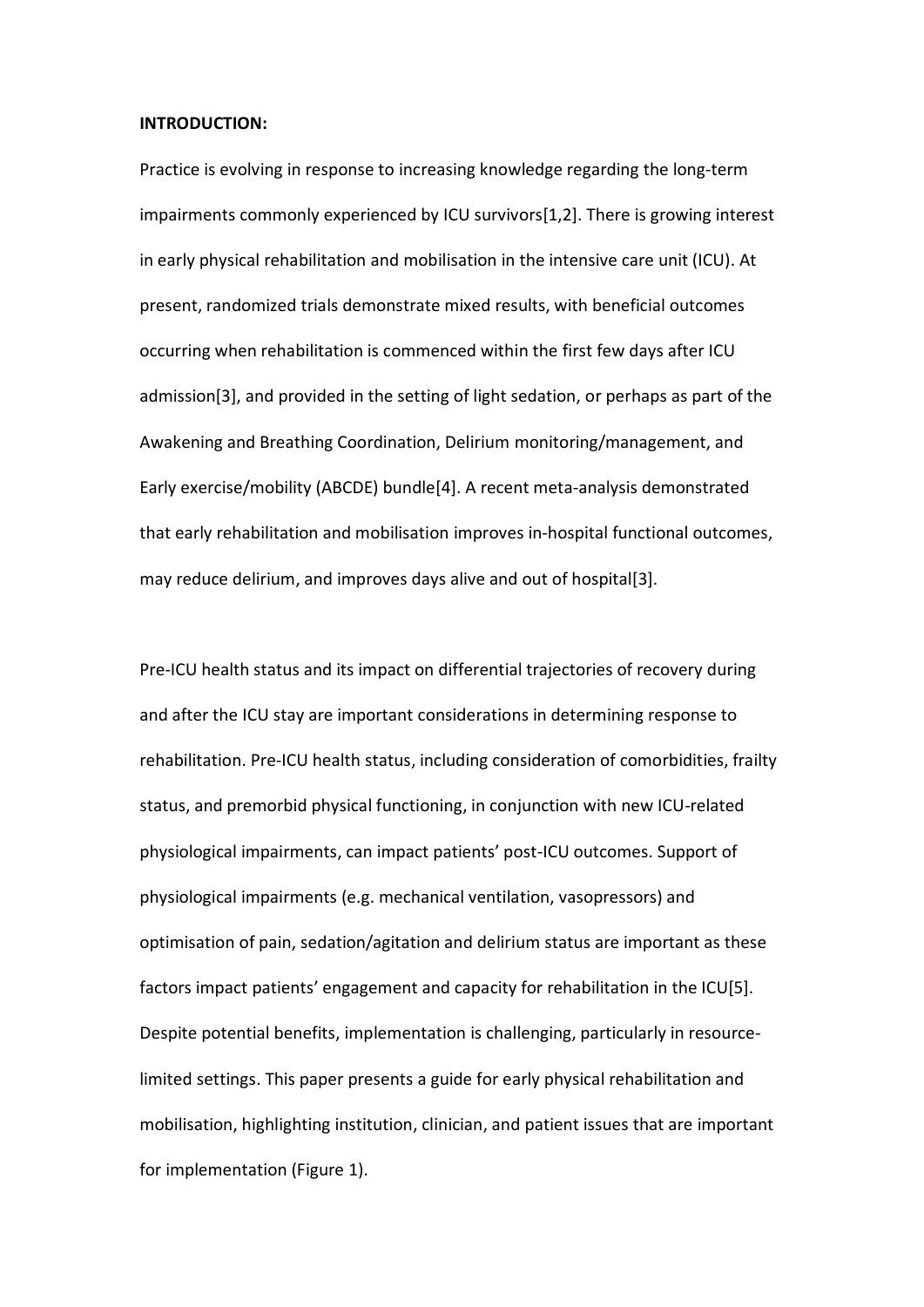### **INSTITUTIONAL AND CLINICIAN ISSUES:**

#### **Identify and address modifiable barriers:**

Although rehabilitation and mobilisation is feasible, there are important barriers to implementation[\[6](#page-7-5)[,7\]](#page-7-6). Such barriers include: institutional issues (e.g. staffing, consultation/referral requirements for rehabilitation clinicians), clinician issues (e.g., training and inter-professional communication), and patient issues (details below)[\[6,](#page-7-5)[7\]](#page-7-6). Barriers are often modifiable, particularly at the institution and clinician level[\[6,](#page-7-5)[7\]](#page-7-6). Careful assessment of the local setting, as part of a structured quality improvement (QI) approach, can assist in addressing barriers[\[8\]](#page-7-7). Barriers will differ across ICUs based on different patient case-mix, institutional and clinician-related resources, and geographic context. To help systematically identify barriers, standardized tools can be utilised, with regular re-evaluation of progress in overcoming barriers[\[9\]](#page-7-8). Notably, lack of financial support is often reported and, in some instances, can be addressed via creating a business case demonstrating cost savings and improved patient outcomes[\[10\]](#page-7-9). However in resource-limited settings, inter-professional teamwork (with focus on prioritisation of clinical activities and inter-professional daily goal setting) and integration of family into patient care are vital to achieving patient mobility.

#### **Engage and evaluate with inter-professional team:**

Designated champions to support and advocate for rehabilitation, as part of daily clinical care, are essential[\[7,](#page-7-6)[8\]](#page-7-7). Engagement activities can include patients returning to the ICU to share their story of post-ICU recovery-related challenges, comparing local data on patient mobility with peer hospitals and sharing local 'success stories'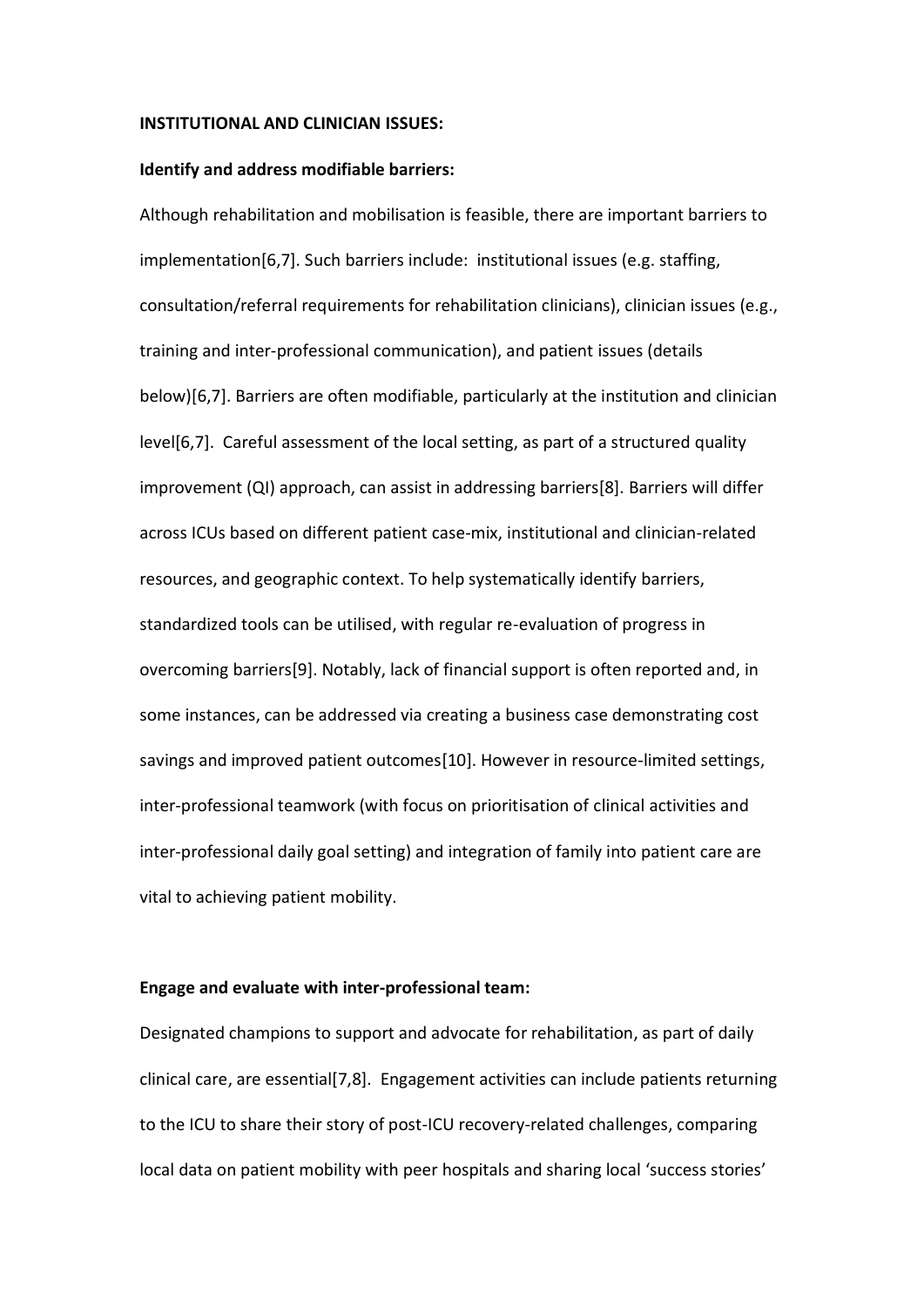of rehabilitation activities[\[8\]](#page-7-7). As part of a structured quality improvement approach, regular audit and feedback regarding progress is integral to the evolution of ICU mobility programs[\[8\]](#page-7-7).

## **Educate inter-professional team:**

Sharing the substantial available evidence regarding the safety and benefit of rehabilitation and mobilisation in the ICU[\[11,](#page-7-10)[12\]](#page-7-11) is an important aspect of education for all staff, with emphasis on using existing practical safety-related recommendations to aid in clinical decision-making for patient mobility[\[13\]](#page-8-0). Moreover, skills training within the inter-professional team (e.g., mobilisation techniques, and anticipating and reacting to potential risks/safety issues) can improve clinician confidence and capability.

## **Establish communication and coordination plan for safety:**

Rehabilitation and mobilisation, especially as part of the ABCDE bundle, requires team communication and coordination[\[4\]](#page-7-3). Mobility-rounds or checklists can facilitate inter-professional discussions[\[6,](#page-7-5)[7,](#page-7-6)[14\]](#page-8-1) and assist with prioritisation and coordination of the timing of interventions with other ICU procedures. Assessment of potential risks to patients and staff, and pre-planning regarding the required staff and equipment (e.g., walking aids, cardiac monitor) are essential for safe rehabilitation and mobilisation. One team member should be designated as a leader and specific team members' responsibilities should be clear. In particular, we recommend designating one person to be responsible for the airway and ensuring emergency airway equipment is available. Developing a back-up plan, prior to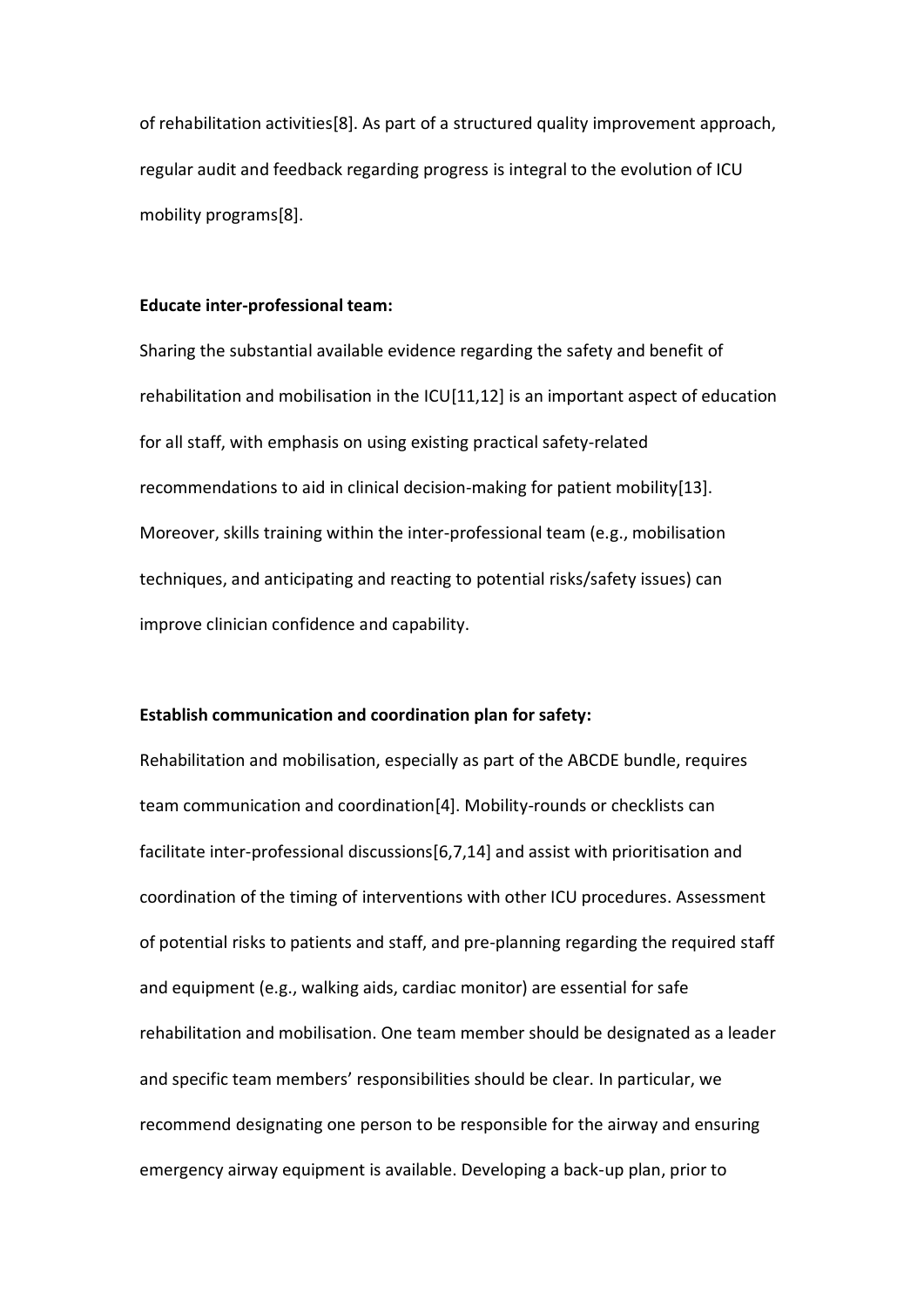mobilisation, is needed in case the patient deteriorates or fatigues, which may include specific strategies, such as immediate access to a bed or wheelchair[\[14\]](#page-8-1).

#### **PATIENT ISSUES:**

#### **Assess functional capability and select interventions:**

Standardised evaluation of a patient's pre-ICU and current functional capability guides decisions regarding progression in rehabilitation. Such evaluation includes sedation/agitation and delirium status, comprehension of simple instructions, frailty, strength and physical functioning assessment (Figure 1). Based on current evidence, four physical functioning tools have robust measurement properties and clinical utility: ICU Mobility Scale, Functional Status Score for the ICU; Physical Function in the ICU test-scored, and Chelsea critical care physical assessment tool)[\[15\]](#page-8-2). At least one of these tools should be used as part of routine assessment in the ICU to monitor patient recovery and intervention responsiveness. Selecting the most appropriate tool will depend on available clinical resources/expertise, and reason for assessment. For example, the ICU mobility scale provides a brief evaluation of the highest level of mobility and can be assessed reliably by the bedside nurse[\[15\]](#page-8-2). In contrast, the other three recommended tools provide a more comprehensive evaluation of physical functioning and could be incorporated into routine physiotherapy/occupational therapy clinical assessments. Based on results of these assessments, rehabilitation and mobilisation interventions may be selected to target improvements in specific areas, such as strength, endurance, and balance.

**Reinforce goals and evaluate progress:**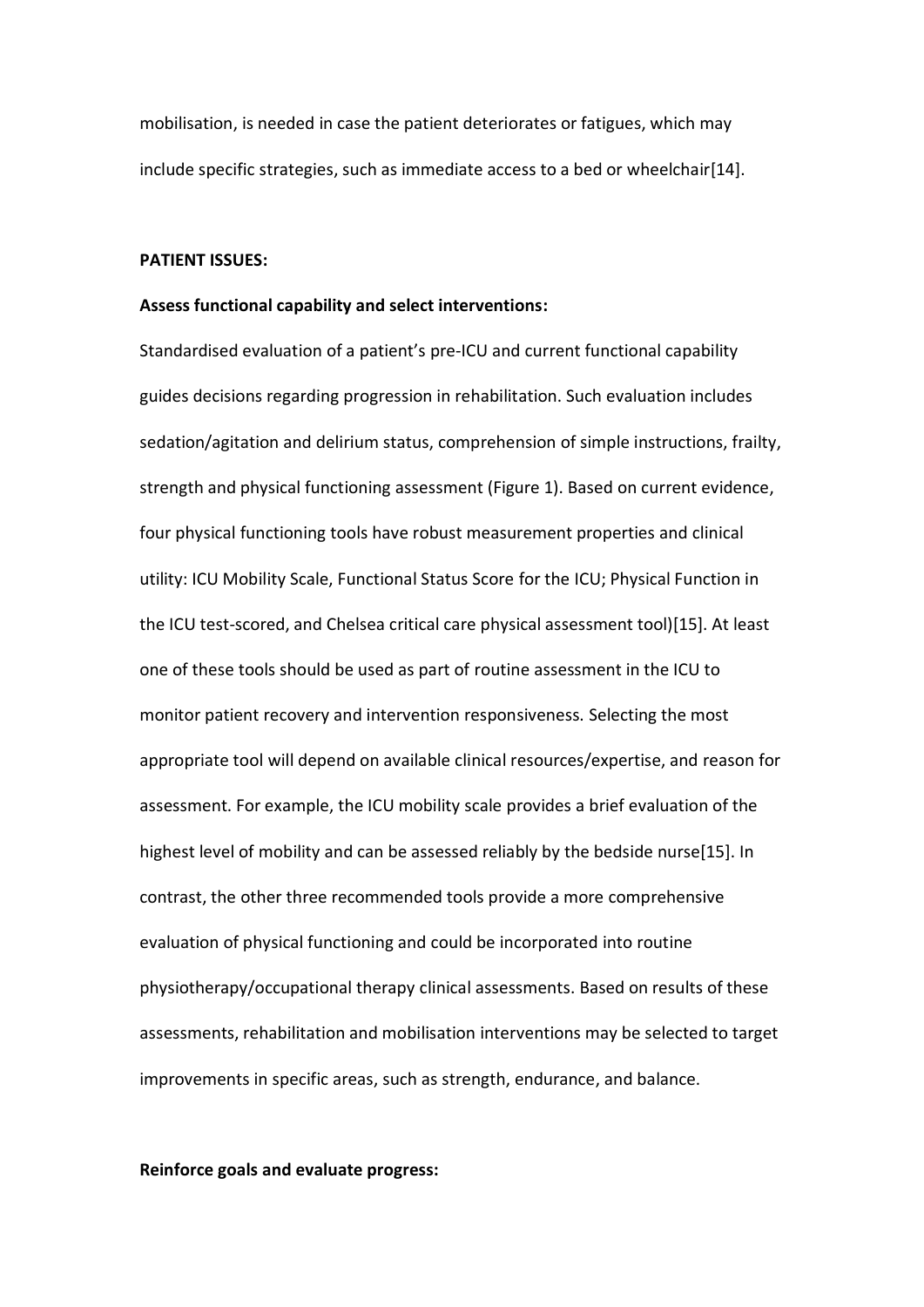Communication and positive reinforcement, associated with setting and achieving dynamic individualised goals, is beneficial to patient and staff morale, and improved patient outcomes. Regular reassessment of functional capability is important to track progress and is suggested to be at least once weekly and at ICU discharge, with adequate communication and handover processes to the post-discharge team responsible for the patient.

## **FUTURE DIRECTIONS**

Future directions include: determining the optimal timing, type, duration, intensity and frequency of rehabilitation interventions, and evaluating the role of potential co-interventions, such as nutritional optimization[\[1](#page-7-0)[,3\]](#page-7-2). Moreover, understanding trajectories of patient recovery and determining subgroups that may maximally benefit is valuable for optimal allocation of scarce resources and setting appropriate expectations for functional outcomes as part of decision-making in the ICU[\[1,](#page-7-0)[6\]](#page-7-5).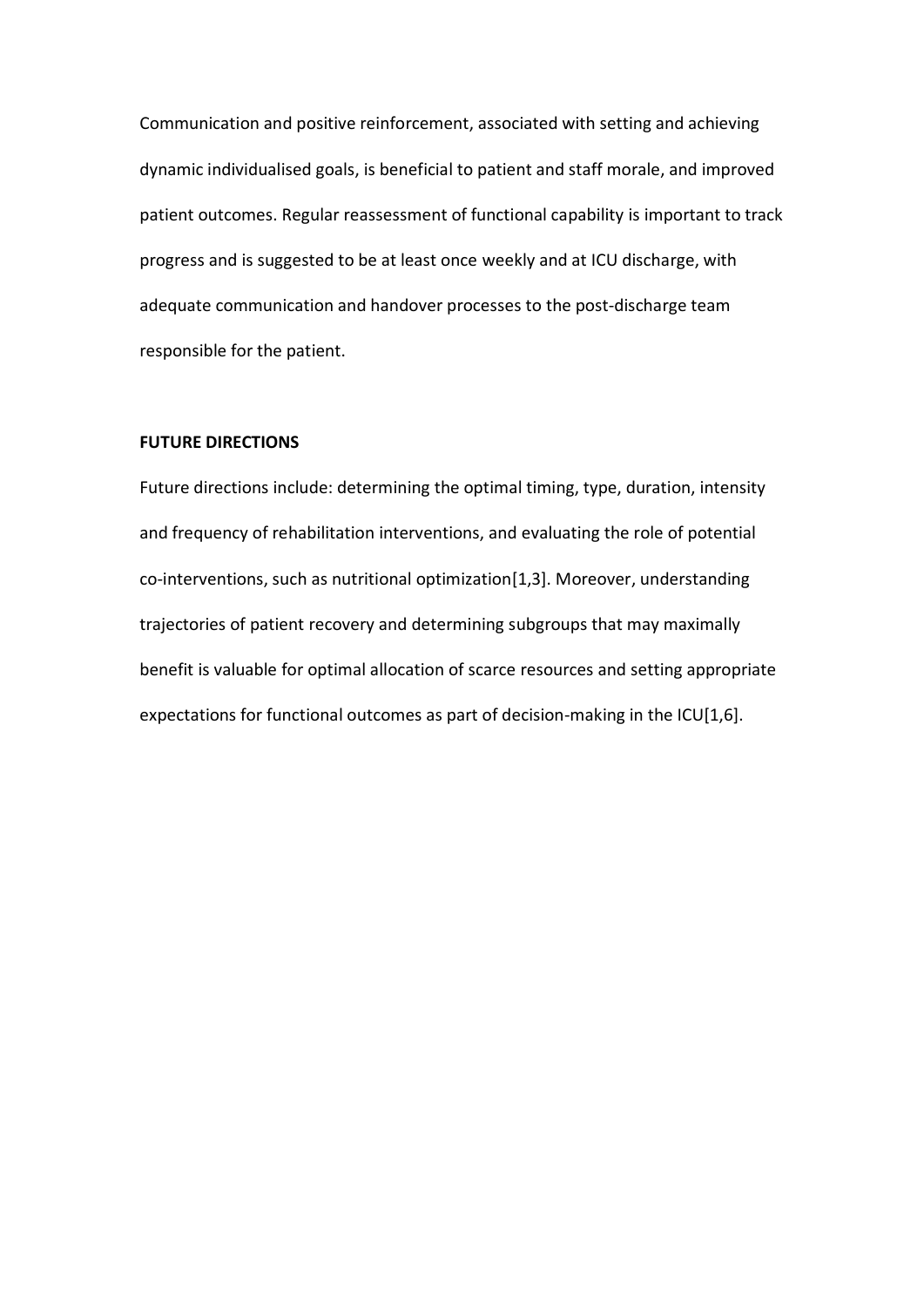**Conflict of Interests:** SMP and PN have no conflicts to declare. DMN is a principal investigator on a NIH-funded multi-site randomised trial (R01HL132887) evaluating nutrition and exercise in acute respiratory failure, and related to this trial, is currently in receipt of an unrestricted research grant and donated amino acid product from Baxter Healthcare Corporation and an equipment loan from Reck Medical Devices.

# **Figure 1: Approach to implementing physical rehabilitation and mobilisation in the ICU**

**Figure Legend:** This figure outlines relevant considerations at both the team- and patient-level to enable implementation of physical rehabilitation and mobilisation in the intensive care unit.

**Abbreviations:** ADLs, activities of daily living; CAM-ICU, Confusion Assessment Method for the ICU; CPAx, Chelsea Critical care physical assessment tool; CPOT, Critical Care Pain Observation Tool; FSS-ICU, Functional Status Score in the ICU; ICU, intensive care unit; IMS; ICU Mobility Scale; PFIT-s, Physical Function in ICU testscored; RASS, Richmond Agitation and Sedation Scale.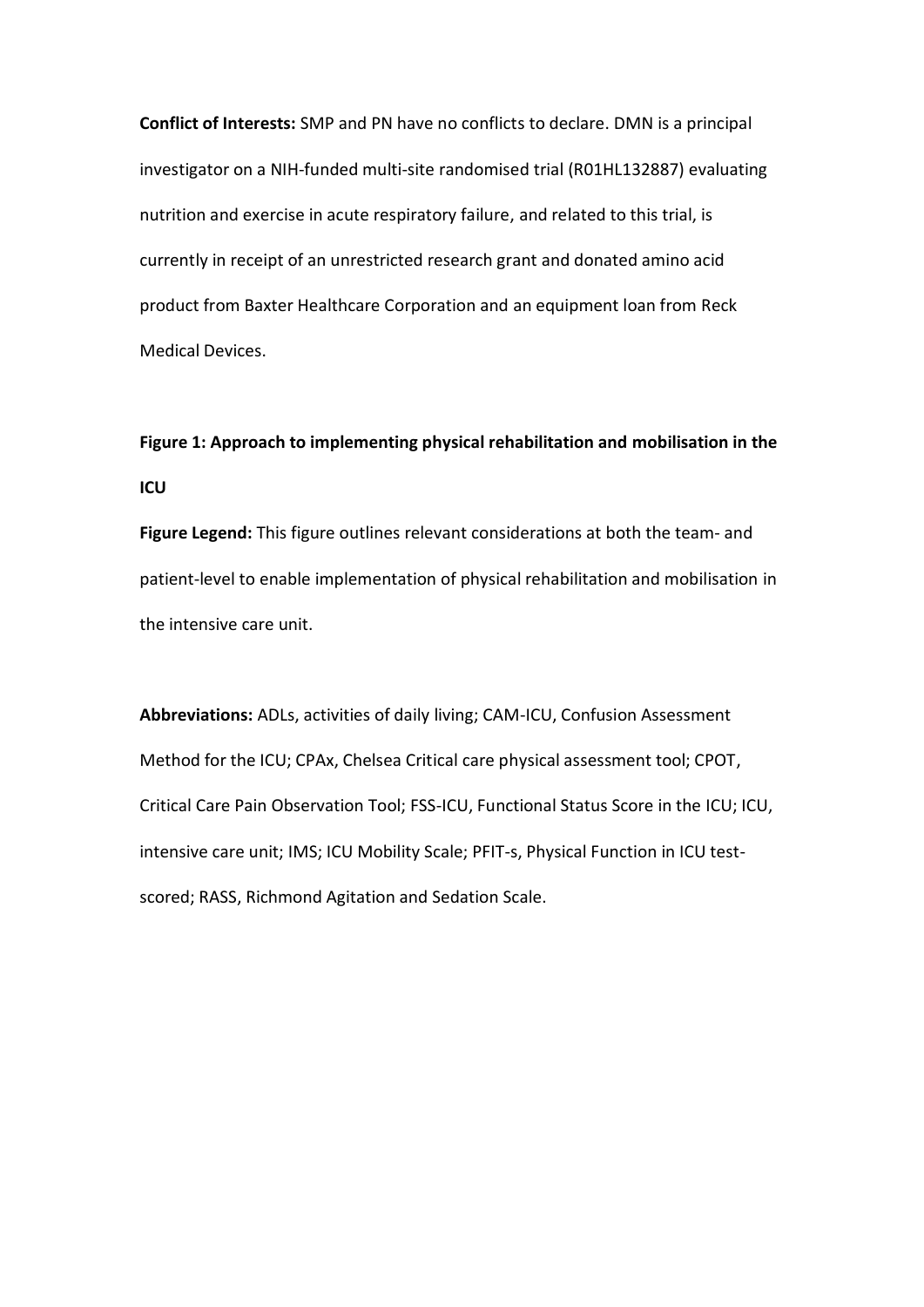# **Reference List**

- <span id="page-7-0"></span>1. Latronico, N., M. Herridge, R. Hopkins, D. Angus, N. Hart, G. Hermans, T. Iwashyna, Y. Arabi, G. Citerio, E. Ely, J. Hall, S. Mehta, K. Puntillo, J. Van den Hoeven, H. Wunsch, D. Cook, C. Dos Santos, G. Rubenfeld, J.-L. Vincent, G. Van den Berghe, E. Azoulay, and D. Needham, *The ICM research agenda on intensive care unit-acquired weakness.* Intensive Care Medicine, 2017. **In Press**.
- <span id="page-7-1"></span>2. Herridge, M.S., M. Moss, C.L. Hough, R.O. Hopkins, T.W. Rice, O.J. Bienvenu, and E. Azoulay, *Recovery and outcomes after the acute respiratory distress syndrome (ARDS) in patients and their family caregivers.* Intensive Care Med, 2016. **42**(5): p. 725-38.
- <span id="page-7-2"></span>3. Tipping, C., M. Harrold, A. Holland, L. Romero, T. Nisbet, and C. Hodgson, *The effects of active mobilisation and rehabilitation in ICU on mortality and function: a systematic review.* Intensive Care Medicine, 2017. **43**: p. 171- 183.
- <span id="page-7-3"></span>4. Miller, M.A., S. Govindan, S.R. Watson, R.C. Hyzy, and T.J. Iwashyna, *ABCDE, but in that order? A cross-sectional survey of Michigan intensive care unit sedation, delirium, and early mobility practices.* Ann Am Thorac Soc, 2015. **12**(7): p. 1066-71.
- <span id="page-7-4"></span>5. Kamdar, B., M. Combs, E. Colantuoni, L. King, T. Niessen, K. Neufeld, N. Collop, and D. Needham, *The association of sleep quality, delirium and sedation status with daily participation in physical therapy in the ICU.* Critical Care, 2016. **20**(261).
- <span id="page-7-5"></span>6. Dubb, R., P. Nydahl, C. Hermes, N. Schwabbauer, A. Toonstra, A. Parker, A. Kaltwasser, and D. Needham, *Barriers and strategies for early mobilization in intensive care units.* Annals of ATS, 2016; **13(5):724-30**
- <span id="page-7-6"></span>7. Parry, S., L. Knight, B. Connolly, C. Baldwin, Z. Puthucheary, P. Morris, J. Mortimore, N. Hart, L. Denehy, and C. Granger, *Factors influencing physical activity and rehabilitation in survivors of critical illness: A systematic review of quantitative and qualitative studies.* Intensive Care Medicine, 2017; 43(4):531-542.
- <span id="page-7-7"></span>8. Needham, D.M., R. Korupolu, J.M. Zanni, P. Pradhan, E. Colantuoni, J.B. Palmer, R.G. Brower, and E. Fan, *Early physical medicine and rehabilitation for patients with acute respiratory failure: a quality improvement project.* Archives of Physical Medicine & Rehabilitation, 2010. **91**(4): p. 536-542.
- <span id="page-7-8"></span>9. Gurses, A., D. Murphy, E. Martinez, S. Berenholtz, and P. Pronovost, *A practical tool to identify and eliminate barriers to compliance with evidence-based guidelines.* Joint Commission on Accreditation of Healthcare Organisations, 2009. **35**(10): p. 526-532.
- <span id="page-7-9"></span>10. Lord, R.K., C.R. Mayhew, R. Korupolu, E.C. Mantheiy, M.A. Friedman, J.B. Palmer, and D.M. Needham, *ICU early physical rehabilitation programs: financial modeling of cost savings.* Crit Care Med, 2013. **41**(3): p. 717-24.
- <span id="page-7-10"></span>11. Nydahl, P., T. Srichroenchai, S. Chandra, F. Kundt, M. Huang, M. Fischill, and D. Needham, *Safety of patient mobilization and rehabilitation in the ICU: systematic review with meta-analysis.* Annals of American Thoracic Society, 2017; 14(5):766-777.
- <span id="page-7-11"></span>12. Denehy, L., J. Lanphere, and D. Needham, *Ten reasons why ICU patients should be mobilized early.* Intensive Care Medicine, 2017. **43**: p. 86-90.